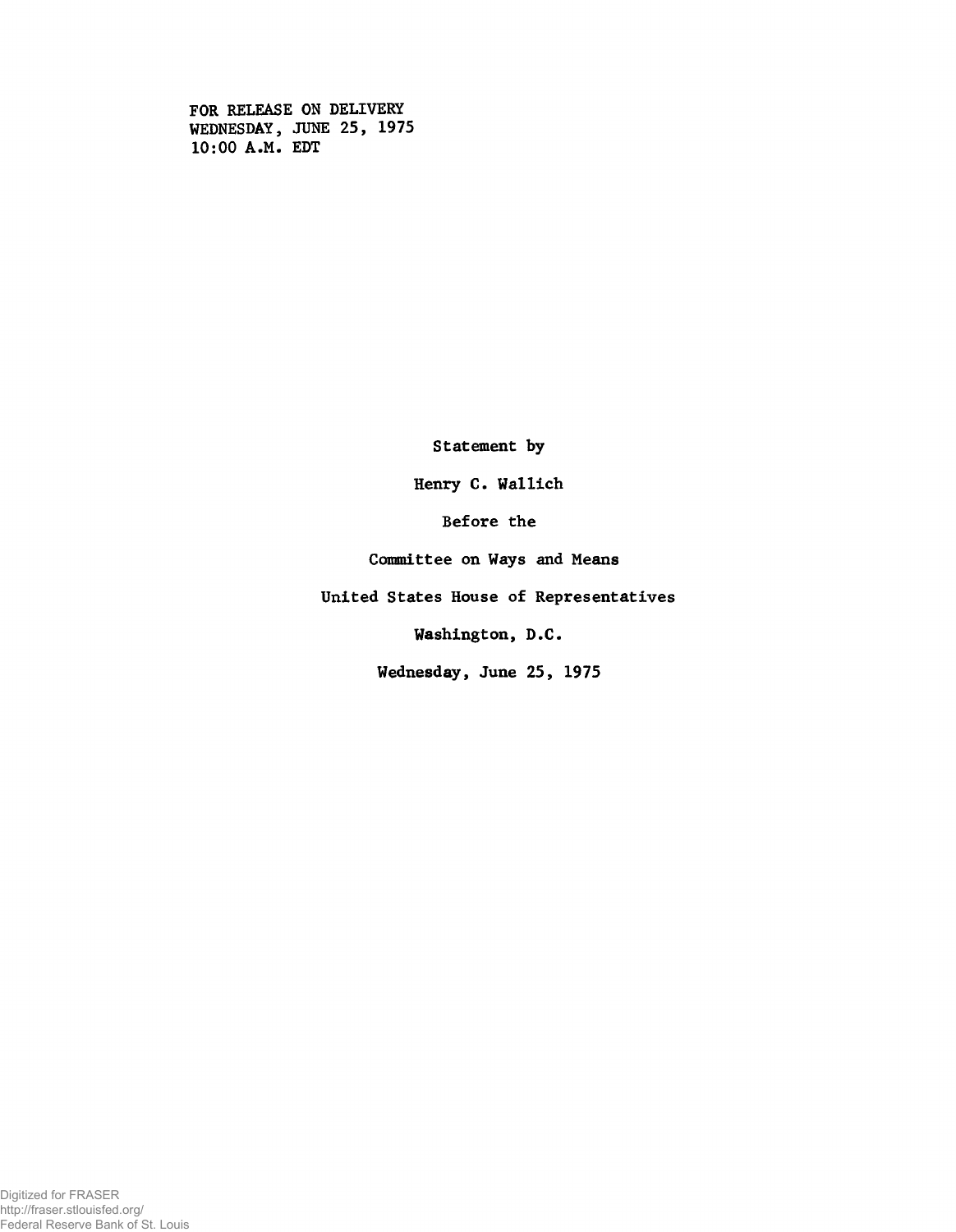FOR RELEASE ON DELIVERY WEDNESDAY, JUNE 25, 1975 10:00 A.M. EDT

Statement by

Henry C. Wallich.

Before the

Committee on Ways and Means

United States House of Representatives

Washington, D.C.

Wednesday, June 25, 1975

---------------------------------------------------------------------

It is a great pleasure to address this distinguished Committee on the subject of taxes and capital formation. I do so purely in my personal capacity.

There is widespread concern that the United States is approaching a period of capital shortage. More capital for investment will be needed in the future than has been in the past. Savings to finance this investment, on the other hand, have been diminishing.

Fortunately, the demand for capital is likely to increase by only a small margin. Business investment, which in the past had averaged approximately 10-1/2 per cent of GNP, probably will have to average 11-1/2 per cent in order to provide needed jobs, protect the environment, assure health and safety of the labor force, and meet energy needs. Meanwhile the capital requirements of homeowners and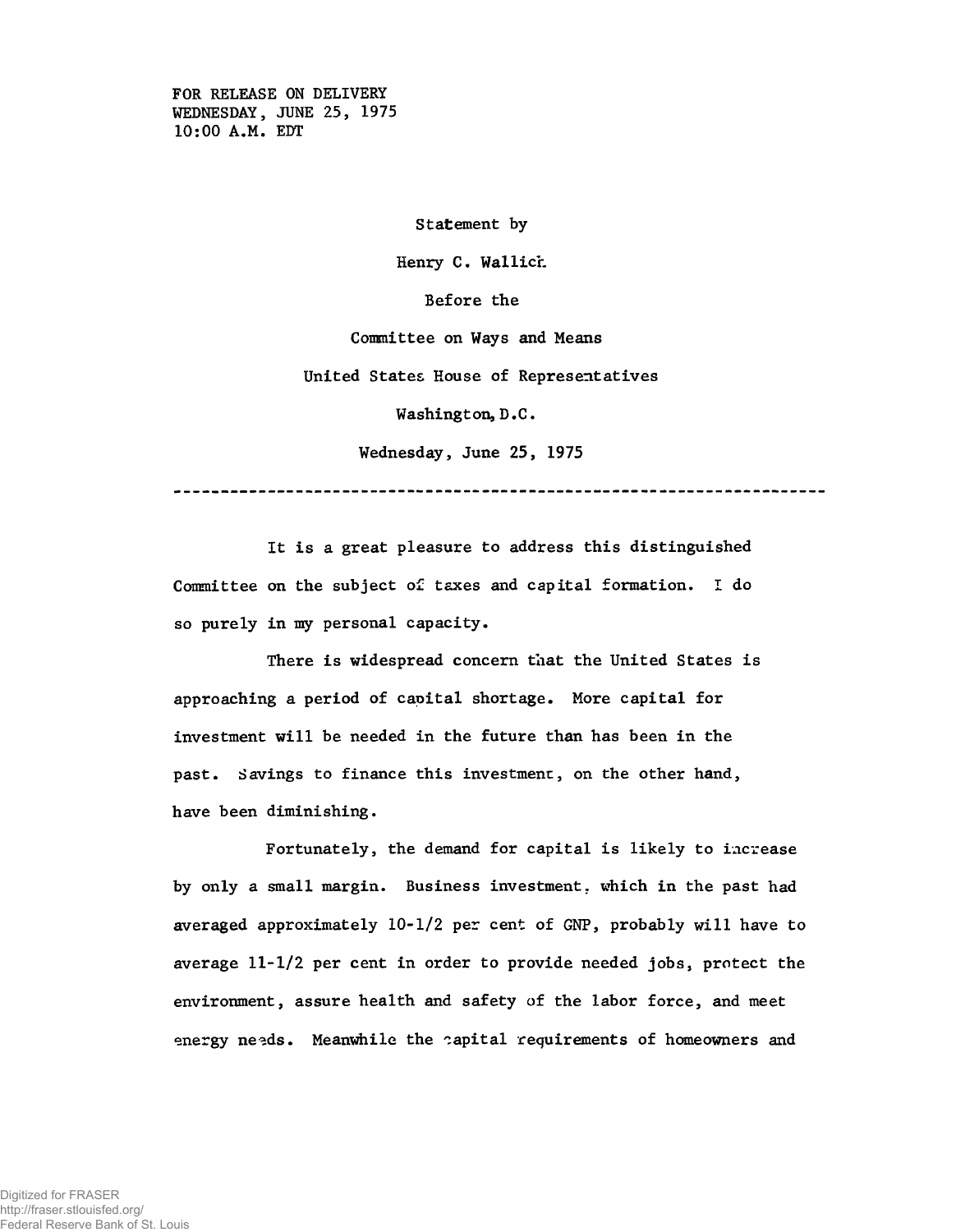of various types of urban construction may diminish thanks to declining population growth, and less investment in inventory may be needed as inventory control methods improve.

The supply side of capital, on the other hand, presents more serious difficulties. The continued ability of the individual saver to supply capital equal to a historic 4-5 per cent share of GNP, to be sure, does not call for serious questioning. The ability of corporate business, however, to contribute to the flow of savings has been hurt by the diminishing share of corporate profits in the GNP and by the deteriorating quality of these profits. Taking demand for and supply of capital for the private sector as a whole, a deficit very probably is ahead. To this private capital deficit there may well have to be added a deficit in the accounts of State and local authorities.

The Federal Government therefore will play a decisive role in balancing the demand for and supply of capital. If the Federal Budget produces a sufficient surplus, this will offset private plus State and local deficits. An over-all capital shortage will have been forestalled. If the surplus is too small or if, as has happened before, the Federal Budget is in deficit, we shall confront a shortage.

The corporate sector suffers, in addition to its weakened earnings, from serious financing constraints that may impede financing of investment even if adequate savings are available.

-2-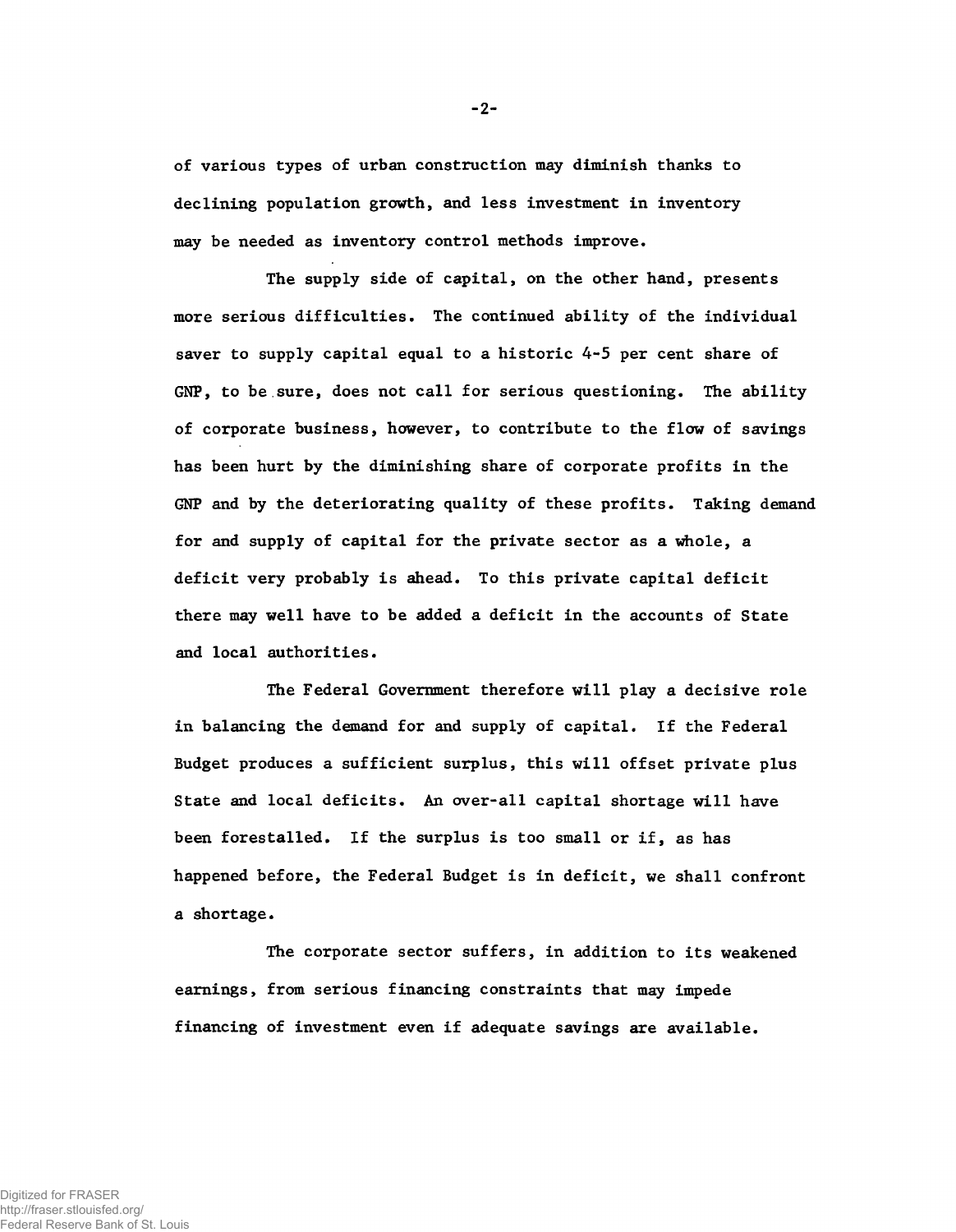Corporate liquidity has been drained. The capital structure of corporations has deteriorated, with debt rising relative to equity, and short-term debt rising relative to long-term debt. Both conditions could be remedied by a variety of measures that would improve corporate cash flows and enable corporations to improve their capital structure. Among them are such familiar proposals as an enlarged investment tax credit, depreciation facilities more realistically recognizing inflation, an outright cut in the corporate tax rate and, at the individual taxpayer level, adjustment of capital gains taxes for inflation and a reduction in the capital gains rate for longer holding periods. All these techniques have advantages. They mostly share the disadvantage, however, of reducing the Treasury's revenue and of shifting the distribution of income in the direction of greater inequality, or at least of partly reversing a move toward greater equality that may have occurred. A loss of Treasury revenue, besides, means more Treasury borrowing and to that extent does not help resolve the capital shortage.

If we want to avoid a loss of revenue and a shift in the income distribution, it would still be possible to improve the capital structure of corporations and facilitate financing. This could be done by removing or reducing the bias in favor of debt as against equity that is a familiar feature of the corporate tax system. Two methods are available:

-3-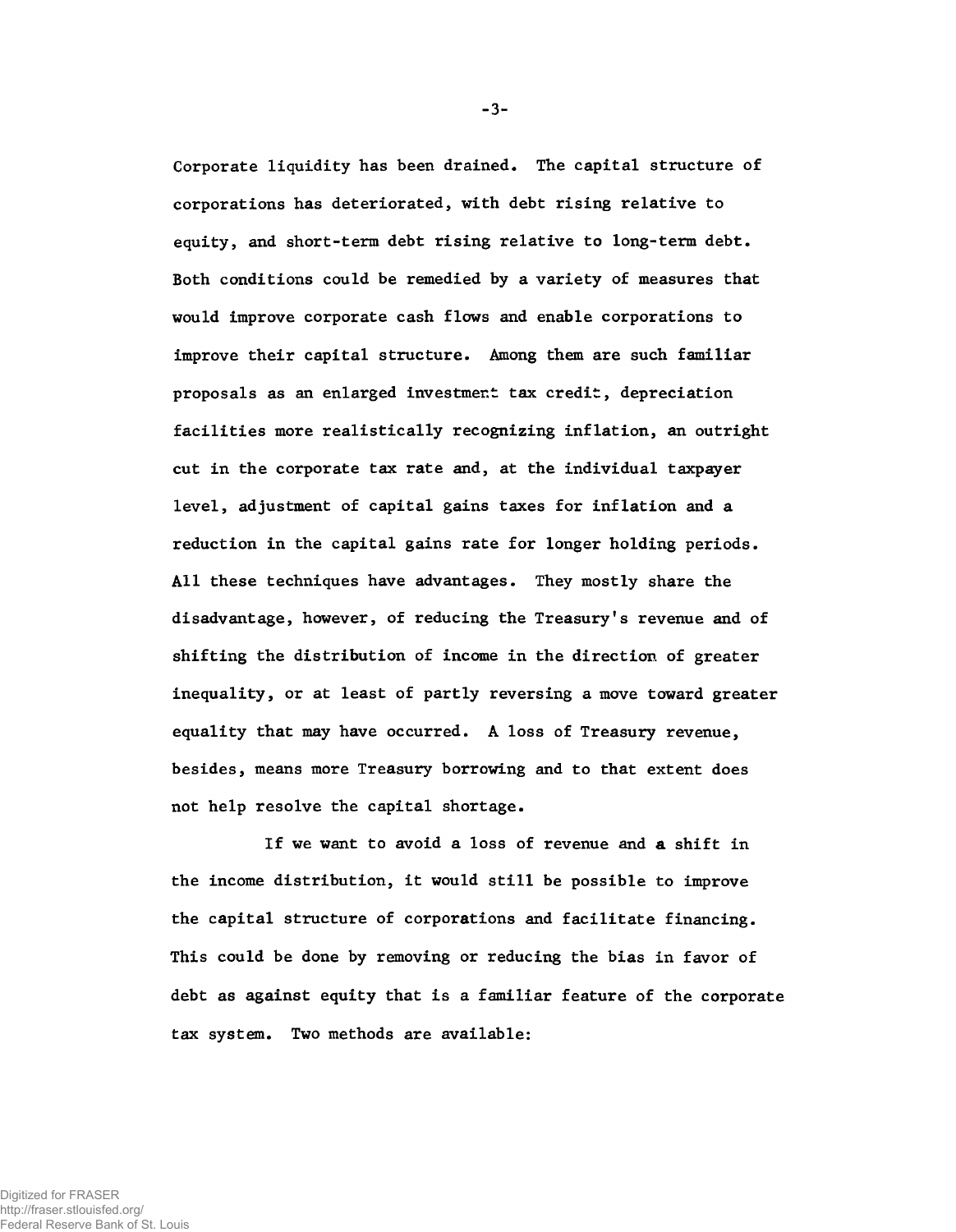(1) To eliminate the deductibility of interest payments by nonfinancial corporations and so to tax net operating income (income after depreciation but before interest) instead of, as now, net income (income after depreciation and interest). The tax rate then could be lowered substantially without losing revenue.

(2) To make dividends deductible, the same as interest, and therefore to tax only retained income, at a rate substantially higher than the present rate.

Of these two approaches, I regard the first -- taxation of net operating income — as preferable, because the second is essentially a tax on undistributed profits which would require a number of complex provisions to keep it from becoming detrimental to capital accumulation and growth. For the implementation of the tax on net operating income, two methods are available in order to avoid the severe impact on corporations with above-average debt that would result from sudden non-deductibility of interest, even at a moderate rate. These are:

(1) To phase in the change over a number of years, a growing fraction of interest paid becoming nondeductible over time and a growing fraction of dividends being taxed at the reduced rate.

(2) Application of the tax change to debt and equity issued after enactment.

-4-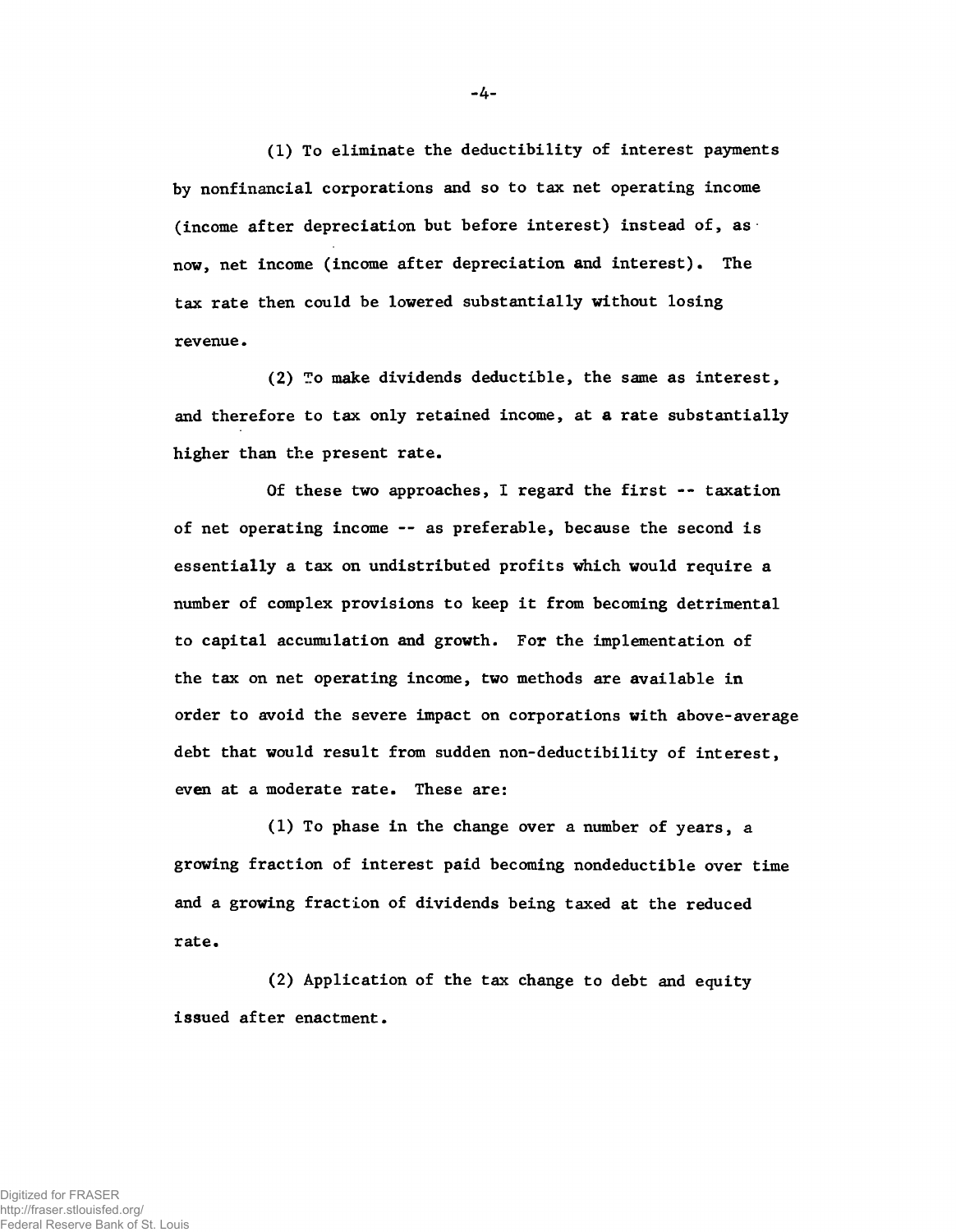Method (1) (phasing in gradually) exerts only limited pressure toward more equity financing in the early years and for that reason seems less desirable, even though it has administrative advantages. Method (2) would immediately end the existing bias in favor of debt financing. It poses administrative difficulties because in effect there would be two tax rates, one on old debt and equity and another on new. Regulations would have to be written with a view toward closing the obvious loopholes that such a situation presents.

Financial intermediaries, whose principal business consists in receiving and paying interest, could be covered by either alternative only by means of complex arrangements and it seems preferable to give them entirely separate treatment. This would seem appropriate also in view of the lack of uniformity of the present taxation of financial intermediaries.

The foregoing tax changes would improve the structure of corporate capitalization and thereby ease corporate financing. They would not, by and of themselves, increase the supply of saving. The number of devices that have been suggested to increase saving is large, and most of them have been so thoroughly discussed that there is no need here to pass them in review. As noted already, they share for the most part the defect of making the distribution of income more unequal. Among those that would have the desirable effect of pushing the economy in the direction of greater equality

-5-